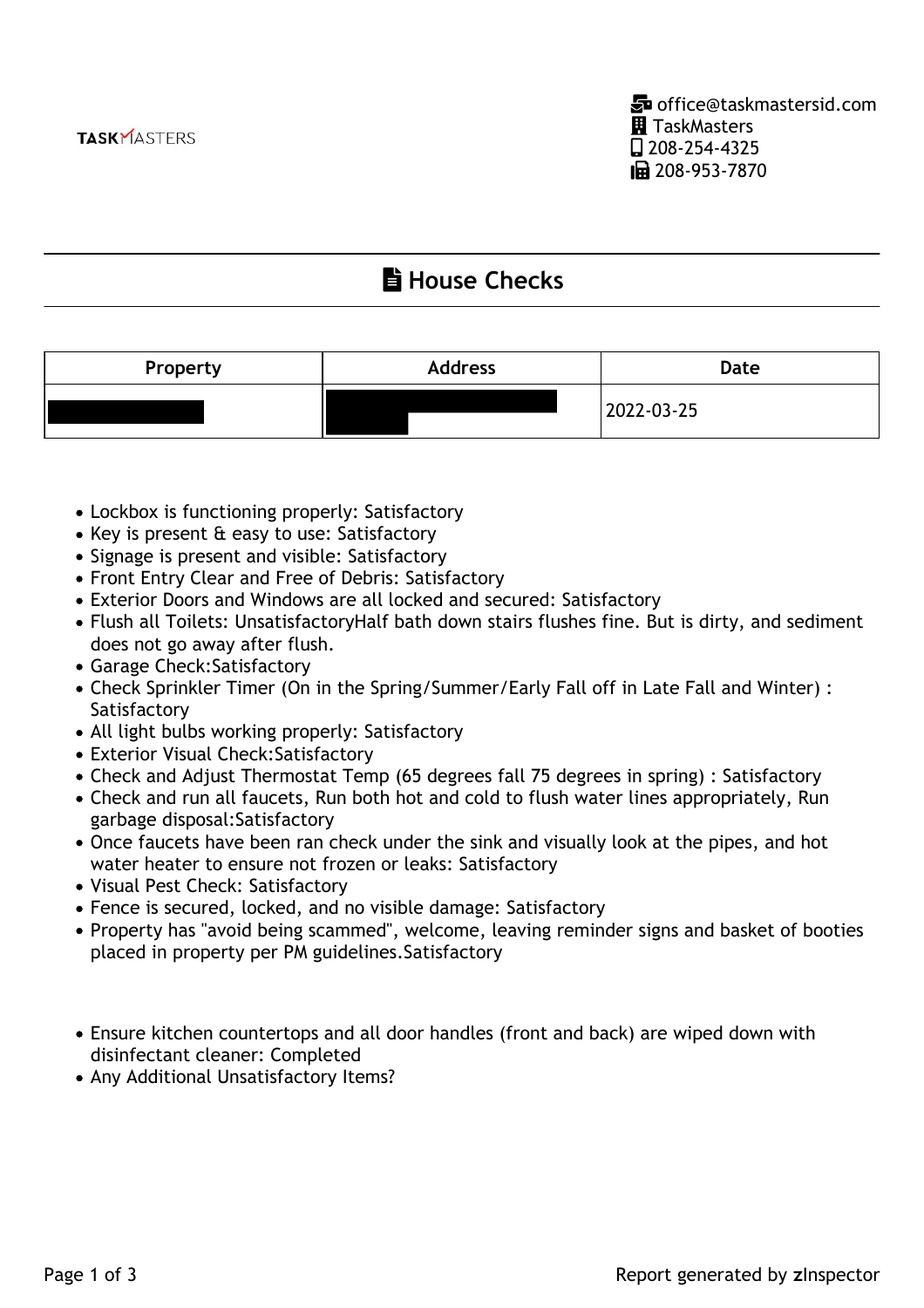

Arrival  **2022-03-25 10:58:10 43.72474763780011, - 116.4869018018862 ET** Image



leak check  **2022-03-25 10:59:28 43.72474763780011, - 116.4869018018862 E**lmage



 **43.72472807387179, - 116.4869351755362 ET** Image



Thermostat  **2022-03-25 10:58:51 43.72474763780011, - 116.4869018018862 ET** Image



leak check  **2022-03-25 11:00:13 43.72472807387179, - 116.4869351755362 E**lmage



leak check  **2022-03-25 11:01:07 43.72472807387179, - 116.4869351755362 E**lmage